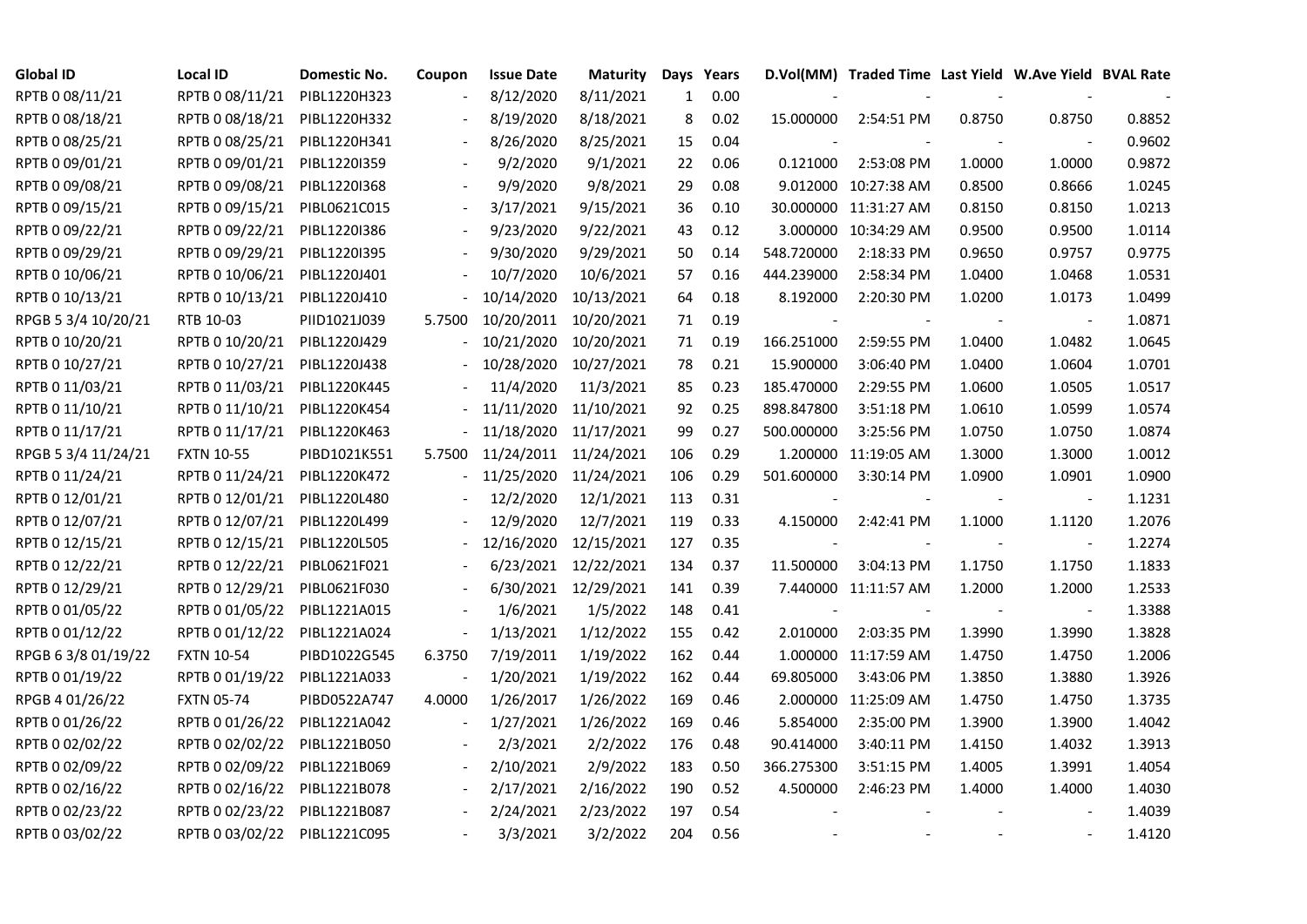| <b>Global ID</b>     | <b>Local ID</b>   | Domestic No. | Coupon                       | <b>Issue Date</b> | <b>Maturity</b> |     | Days Years |             | D.Vol(MM) Traded Time Last Yield W.Ave Yield BVAL Rate |        |                          |        |
|----------------------|-------------------|--------------|------------------------------|-------------------|-----------------|-----|------------|-------------|--------------------------------------------------------|--------|--------------------------|--------|
| RPTB 0 03/09/22      | RPTB 0 03/09/22   | PIBL1221C102 | $\overline{\phantom{a}}$     | 3/10/2021         | 3/9/2022        | 211 | 0.58       |             |                                                        |        |                          | 1.4196 |
| RPGB 15 03/14/22     | <b>FXTN 20-02</b> | PIBD2022C021 | 15.0000                      | 3/14/2002         | 3/14/2022       | 216 | 0.59       |             |                                                        |        |                          | 1.3089 |
| RPTB 0 03/16/22      | RPTB 0 03/16/22   | PIBL1221C111 |                              | 3/17/2021         | 3/16/2022       | 218 | 0.60       |             |                                                        |        | $\overline{\phantom{a}}$ | 1.4272 |
| RPTB 0 03/23/22      | RPTB 0 03/23/22   | PIBL1221C120 | $\overline{\phantom{a}}$     | 3/24/2021         | 3/23/2022       | 225 | 0.62       |             |                                                        |        | $\blacksquare$           | 1.4347 |
| RPTB 0 03/30/22      | RPTB 0 03/30/22   | PIBL1221C139 | $\overline{\phantom{a}}$     | 3/31/2021         | 3/30/2022       | 232 | 0.64       |             |                                                        |        | $\blacksquare$           | 1.4570 |
| RPTB 0 04/06/22      | RPTB 0 04/06/22   | PIBL1221D147 |                              | 4/7/2021          | 4/6/2022        | 239 | 0.65       |             |                                                        |        |                          | 1.4401 |
| RPTB 0 04/13/22      | RPTB 0 04/13/22   | PIBL1221D156 |                              | 4/14/2021         | 4/13/2022       | 246 | 0.67       |             |                                                        |        | $\blacksquare$           | 1.4173 |
| RPTB 0 04/20/22      | RPTB 0 04/20/22   | PIBL1221D165 |                              | 4/21/2021         | 4/20/2022       | 253 | 0.69       |             |                                                        |        | $\blacksquare$           | 1.4653 |
| RPTB 0 04/27/22      | RPTB 0 04/27/22   | PIBL1221D174 |                              | 4/28/2021         | 4/27/2022       | 260 | 0.71       |             |                                                        |        |                          | 1.4850 |
| RPTB 0 05/04/22      | RPTB 0 05/04/22   | PIBL1221E182 |                              | 5/5/2021          | 5/4/2022        | 267 | 0.73       |             | 30.120000 10:10:56 AM                                  | 1.4700 | 1.4700                   | 1.4816 |
| RPTB 0 05/11/22      | RPTB 0 05/11/22   | PIBL1221E191 | $\overline{\phantom{a}}$     | 5/12/2021         | 5/11/2022       | 274 | 0.75       |             |                                                        |        | $\overline{\phantom{a}}$ | 1.4954 |
| RPTB 0 05/18/22      | RPTB 0 05/18/22   | PIBL1221E208 |                              | 5/19/2021         | 5/18/2022       | 281 | 0.77       |             |                                                        |        | $\overline{\phantom{a}}$ | 1.4990 |
| RPTB 0 05/25/22      | RPTB 0 05/25/22   | PIBL1221E217 |                              | 5/26/2021         | 5/25/2022       | 288 | 0.79       | 300.000000  | 3:32:40 PM                                             | 1.5300 | 1.5358                   | 1.5358 |
| RPTB 0 06/01/22      | RPTB 0 06/01/22   | PIBL1221F225 |                              | 6/2/2021          | 6/1/2022        | 295 | 0.81       |             |                                                        |        | $\blacksquare$           | 1.5142 |
| RPTB 0 06/08/22      | RPTB 0 06/08/22   | PIBL1221F234 |                              | 6/9/2021          | 6/8/2022        | 302 | 0.83       |             | 1.550000 11:22:38 AM                                   | 1.5250 | 1.5282                   | 1.5433 |
| RPTB 0 06/15/22      | RPTB 0 06/15/22   | PIBL1221F243 |                              | 6/16/2021         | 6/15/2022       | 309 | 0.85       |             | 1.020000 10:46:40 AM                                   | 1.5250 | 1.5250                   | 1.5433 |
| RPTB 0 06/22/22      | RPTB 0 06/22/22   | PIBL1221F252 |                              | 6/23/2021         | 6/22/2022       | 316 | 0.87       |             |                                                        |        |                          | 1.5645 |
| RPTB 0 06/29/22      | RPTB 0 06/29/22   | PIBL1221F261 | $\blacksquare$               | 6/30/2021         | 6/29/2022       | 323 | 0.88       |             | 2.000000 11:51:10 AM                                   | 1.5000 | 1.5000                   | 1.5550 |
| RPGB 4 3/4 07/04/22  | <b>FXTN 03-24</b> | PIBD0322G247 | 4.7500                       | 7/4/2019          | 7/4/2022        | 328 | 0.90       |             |                                                        |        |                          | 1.4491 |
| RPTB 0 07/06/22      | RPTB 0 07/06/22   | PIBL1221G279 |                              | 7/7/2021          | 7/6/2022        | 330 | 0.90       | 110.632000  | 3:03:05 PM                                             | 1.5700 | 1.5668                   | 1.5639 |
| RPTB 0 07/13/22      | RPTB 0 07/13/22   | PIBL1221G288 | $\blacksquare$               | 7/14/2021         | 7/13/2022       | 337 | 0.92       |             | 10.000000 11:45:13 AM                                  | 1.5850 | 1.5850                   | 1.5965 |
| RPTB 0 07/20/22      | RPTB 0 07/20/22   | PIBL1221G297 | $\overline{\phantom{a}}$     | 7/21/2021         | 7/20/2022       | 344 | 0.94       | 23.160000   | 2:07:40 PM                                             | 1.6150 | 1.6150                   | 1.6189 |
| RPTB 0 07/27/22      | RPTB 0 07/27/22   | PIBL1221G304 | $\qquad \qquad \blacksquare$ | 7/28/2021         | 7/27/2022       | 351 | 0.96       | 8.679000    | 3:22:02 PM                                             | 1.6150 | 1.6150                   | 1.6105 |
| RPGB 4 7/8 08/02/22  | <b>FXTN 10-56</b> | PIBD1022H562 | 4.8750                       | 8/2/2012          | 8/2/2022        | 357 | 0.98       |             |                                                        |        |                          | 1.4856 |
| RPTB 0 08/03/22      | RPTB 0 08/03/22   | PIBL1221H312 | $\overline{\phantom{a}}$     | 8/4/2021          | 8/3/2022        | 358 | 0.98       | 479.425000  | 3:39:31 PM                                             | 1.6160 | 1.6045                   | 1.6111 |
| RPTB 0 08/10/22      | RPTB 0 08/10/22   | PIBL1221H321 | $\overline{\phantom{a}}$     | 8/11/2021         | 8/10/2022       | 365 | 1.00       | 1883.734000 | 3:51:16 PM                                             | 1.6105 | 1.6135                   | 1.6317 |
| RPGB 4 3/4 09/13/22  | <b>FXTN 10-57</b> | PIBD1022I570 | 4.7500                       | 9/13/2012         | 9/13/2022       | 399 | 1.09       |             |                                                        |        | $\overline{\phantom{a}}$ | 1.5312 |
| RPGB 12 3/4 10/17/22 | <b>FXTN 20-03</b> | PIBD2022J033 | 12.7500                      | 10/17/2002        | 10/17/2022      | 433 | 1.19       |             |                                                        |        | $\overline{\phantom{a}}$ | 1.5675 |
| RPGB 4 5/8 12/04/22  | RTB 05-11         | PIID0522L114 | 4.6250                       | 12/4/2017         | 12/4/2022       | 481 | 1.32       | 2.000000    | 2:36:31 PM                                             | 1.7000 | 1.7000                   | 1.6111 |
| RPGB 4 12/06/22      | <b>FXTN 10-58</b> | PIBD1022L585 | 4.0000                       | 12/6/2012         | 12/6/2022       | 483 | 1.32       | 26.019000   | 3:06:14 PM                                             | 1.7000 | 1.7000                   | 1.6343 |
| RPGB 4 3/8 02/11/23  | RTB 03-10         | PIID0323B101 | 4.3750                       | 2/11/2020         | 2/11/2023       | 550 | 1.51       | 44.850000   | 3:00:12 PM                                             | 1.8000 | 1.7259                   | 1.7031 |
| RPGB 13 02/20/23     | <b>FXTN 20-04</b> | PIBD2023B048 | 13.0000                      | 2/20/2003         | 2/20/2023       | 559 | 1.53       |             |                                                        |        |                          | 1.7018 |
| RPGB 5 1/2 03/08/23  | <b>FXTN 05-75</b> | PIBD0523C752 | 5.5000                       | 3/8/2018          | 3/8/2023        | 575 | 1.57       |             |                                                        |        |                          | 1.6843 |
| RPGB 3 1/2 04/21/23  | <b>FXTN 07-58</b> | PIBD0723D588 | 3.5000                       | 4/21/2016         | 4/21/2023       | 619 | 1.70       | 20.000000   | 2:16:54 PM                                             | 1.8400 | 1.8400                   | 1.7078 |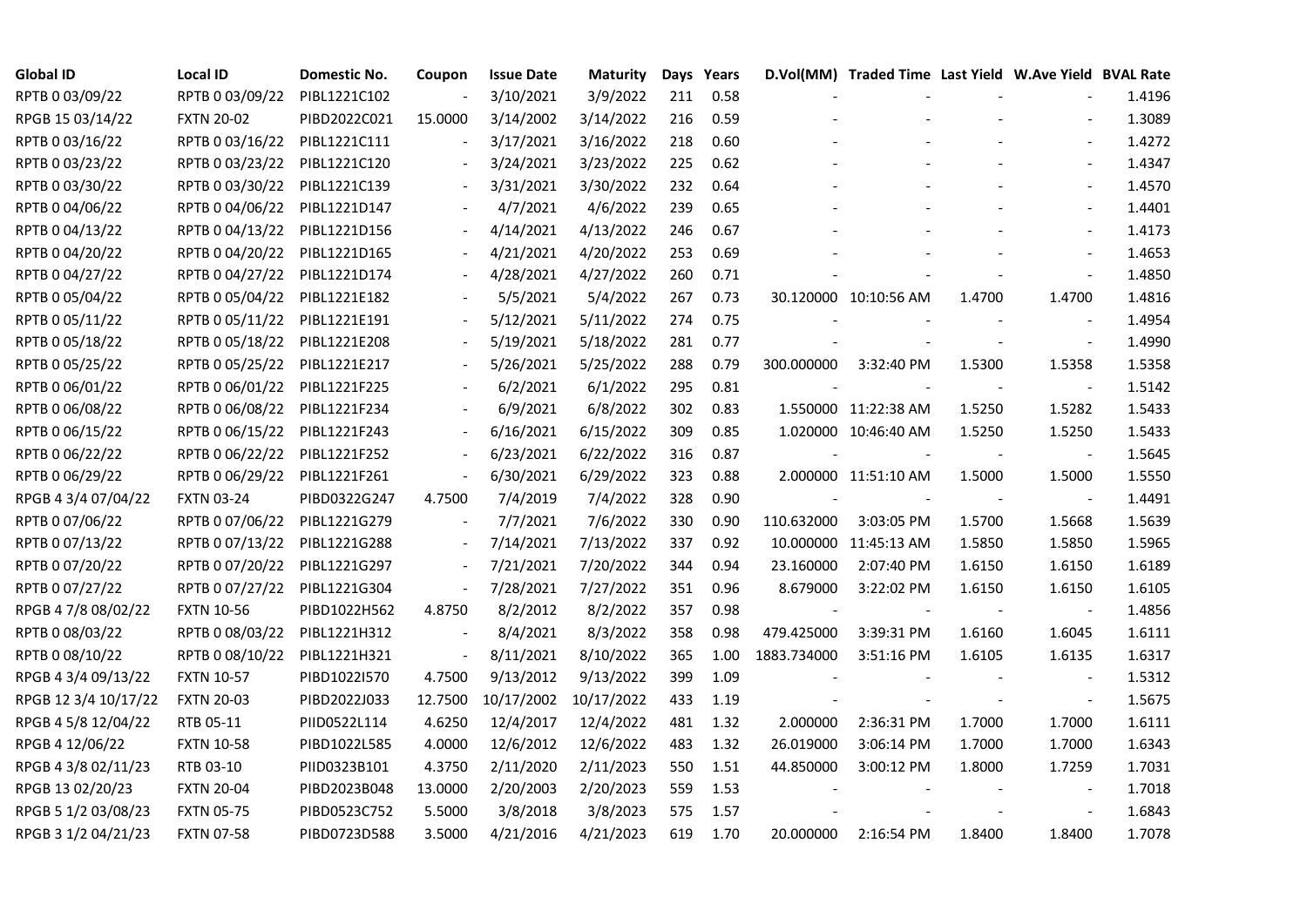| <b>Global ID</b>     | <b>Local ID</b>   | Domestic No. | Coupon  | <b>Issue Date</b> | <b>Maturity</b>  |     | Days Years |             | D.Vol(MM) Traded Time Last Yield W.Ave Yield BVAL Rate |        |                          |        |
|----------------------|-------------------|--------------|---------|-------------------|------------------|-----|------------|-------------|--------------------------------------------------------|--------|--------------------------|--------|
| RPGB 11 7/8 05/29/23 | <b>FXTN 20-05</b> | PIBD2023E054 | 11.8750 | 5/29/2003         | 5/29/2023        | 657 | 1.80       |             |                                                        |        |                          | 1.8063 |
| RPGB 3 1/4 08/15/23  | RTB 10-04         | PIID1023H046 | 3.2500  | 8/15/2013         | 8/15/2023        | 735 | 2.01       | 55.172000   | 3:56:23 PM                                             | 1.9250 | 1.9483                   | 1.9855 |
| RPGB 2 3/8 09/10/23  | <b>FXTN 03-25</b> | PIBD0323I252 | 2.3750  | 9/10/2020         | 9/10/2023        | 761 | 2.08       | 74.000000   | 3:44:49 PM                                             | 1.9300 | 1.9334                   | 1.9064 |
| RPGB 11 3/8 10/23/23 | <b>FXTN 20-06</b> | PIBD2023J068 | 11.3750 | 10/23/2003        | 10/23/2023       | 804 | 2.20       |             |                                                        |        | $\blacksquare$           | 1.9491 |
| RPGB 2 3/8 03/09/24  | RTB 03-11         | PIID0324C115 | 2.3750  | 3/9/2021          | 3/9/2024         | 942 | 2.58       | 2231.867000 | 3:35:06 PM                                             | 2.2000 | 2.1905                   | 2.2048 |
| RPGB 6 1/4 03/12/24  | RTB 05-12         | PIID0524C129 | 6.2500  | 3/12/2019         | 3/12/2024        | 945 | 2.59       | 99.607000   | 2:43:40 PM                                             | 2.2250 | 2.1194                   | 2.1088 |
| RPGB 4 1/2 04/20/24  | <b>FXTN 07-59</b> | PIBD0724D595 | 4.5000  | 4/20/2017         | 4/20/2024        | 984 | 2.69       |             |                                                        |        | $\blacksquare$           | 2.1222 |
| RPGB 12 3/8 06/03/24 | <b>FXTN 20-07</b> | PIBD2024F075 | 12.3750 | 6/3/2004          | 6/3/2024 1,028   |     | 2.82       |             |                                                        |        | $\blacksquare$           | 2.1633 |
| RPGB 12 7/8 08/05/24 | <b>FXTN 20-08</b> | PIBD2024H086 | 12.8750 | 8/5/2004          | 8/5/2024 1,091   |     | 2.99       |             |                                                        |        | $\blacksquare$           | 2.2224 |
| RPGB 4 1/8 08/20/24  | <b>FXTN 10-59</b> | PIBD1024H595 | 4.1250  | 8/20/2014         | 8/20/2024 1,106  |     | 3.03       |             |                                                        |        | $\overline{\phantom{a}}$ | 2.2986 |
| RPGB 4 1/4 10/17/24  | <b>FXTN 05-76</b> | PIBD0524J762 | 4.2500  | 10/17/2019        | 10/17/2024 1,164 |     | 3.19       |             |                                                        |        | $\overline{\phantom{a}}$ | 2.3424 |
| RPGB 13 3/4 11/11/24 | <b>FXTN 20-09</b> | PIBD2024K091 | 13.7500 | 11/11/2004        | 11/11/2024 1,189 |     | 3.26       |             |                                                        |        | $\blacksquare$           | 2.3130 |
| RPGB 5 3/4 04/12/25  | FXTN 07-61        | PIBD0725D618 | 5.7500  | 4/12/2018         | 4/12/2025 1,341  |     | 3.67       |             |                                                        |        | $\blacksquare$           | 2.4911 |
| RPGB 12 1/8 04/14/25 | <b>FXTN 20-10</b> | PIBD2025D103 | 12.1250 | 4/14/2005         | 4/14/2025 1,343  |     | 3.68       |             |                                                        |        | $\blacksquare$           | 2.4553 |
| RPGB 2 5/8 08/12/25  | RTB 05-13         | PIID0525H130 | 2.6250  | 8/12/2020         | 8/12/2025 1,463  |     | 4.01       | 2356.135000 | 3:33:12 PM                                             | 2.5290 | 2.5295                   | 2.5298 |
| RPGB 3 5/8 09/09/25  | <b>FXTN 10-60</b> | PIBD10251608 | 3.6250  | 9/9/2015          | 9/9/2025 1,491   |     | 4.08       |             |                                                        |        |                          | 2.5028 |
| RPGB 12 1/8 10/20/25 | <b>FXTN 20-11</b> | PIBD2025J116 | 12.1250 | 10/20/2005        | 10/20/2025 1,532 |     | 4.19       |             |                                                        |        | $\blacksquare$           | 2.6314 |
| RPGB 18 1/4 11/29/25 | <b>FXTN 25-01</b> | PIBD2525K015 | 18.2500 | 11/29/2000        | 11/29/2025 1,572 |     | 4.30       |             |                                                        |        | $\blacksquare$           | 2.6693 |
| RPGB 10 1/4 01/19/26 | <b>FXTN 20-12</b> | PIBD2026A122 | 10.2500 | 1/19/2006         | 1/19/2026 1,623  |     | 4.44       |             |                                                        |        | $\overline{a}$           | 2.7175 |
| RPGB 6 1/4 02/14/26  | <b>FXTN 07-62</b> | PIBD0726B627 | 6.2500  | 2/14/2019         | 2/14/2026 1,649  |     | 4.52       |             |                                                        |        | $\overline{a}$           | 2.6116 |
| RPGB 3 3/8 04/08/26  | <b>FXTN 05-77</b> | PIBD0526D772 | 3.3750  | 4/8/2021          | 4/8/2026 1,702   |     | 4.66       | 104.000000  | 3:02:26 PM                                             | 2.6650 | 2.6328                   | 2.6298 |
| RPGB 3 1/2 09/20/26  | RTB 10-05         | PIID1026I057 | 3.5000  | 9/20/2016         | 9/20/2026 1,867  |     | 5.11       | 0.200000    | 3:42:16 PM                                             | 3.3000 | 3.3000                   | 3.0290 |
| RPGB 6 1/4 10/20/26  | RTB 15-01         | PIID1526J019 | 6.2500  | 10/20/2011        | 10/20/2026 1,897 |     | 5.19       |             |                                                        |        |                          | 2.9776 |
| RPGB 8 12/07/26      | <b>FXTN 20-13</b> | PIBD2026L139 | 8.0000  | 12/7/2006         | 12/7/2026 1,945  |     | 5.33       |             |                                                        |        | $\blacksquare$           | 3.0181 |
| RPGB 5 3/8 03/01/27  | RTB 15-02         | PIID1527C023 | 5.3750  | 3/1/2012          | 3/1/2027 2,029   |     | 5.56       | 1.000000    | 2:41:28 PM                                             | 3.1000 | 3.1000                   | 3.0943 |
| RPGB 4 3/4 05/04/27  | <b>FXTN 10-61</b> | PIBD1027E617 | 4.7500  | 5/4/2017          | 5/4/2027 2,093   |     | 5.73       | 500.000000  | 2:54:45 PM                                             | 3.0750 | 3.0750                   | 3.0612 |
| RPGB 8 5/8 09/06/27  | <b>FXTN 20-14</b> | PIBD2027I140 | 8.6250  | 9/6/2007          | 9/6/2027 2,218   |     | 6.07       |             |                                                        |        | $\overline{\phantom{a}}$ | 3.2622 |
| RPGB 6 1/4 03/22/28  | <b>FXTN 10-63</b> | PIBD1028C635 | 6.2500  | 3/22/2018         | 3/22/2028 2,416  |     | 6.62       |             |                                                        |        | $\blacksquare$           | 3.6108 |
| RPGB 3 5/8 04/22/28  | <b>FXTN 07-64</b> | PIBD0728D649 | 3.6250  | 4/22/2021         | 4/22/2028 2,447  |     | 6.70       | 814.540000  | 3:59:12 PM                                             | 3.6400 | 3.6384                   | 3.6398 |
| RPGB 9 1/2 12/04/28  | <b>FXTN 20-15</b> | PIBD2028L151 | 9.5000  | 12/4/2008         | 12/4/2028 2,673  |     | 7.32       |             |                                                        |        |                          | 3.6651 |
| RPGB 67/8 01/10/29   | <b>FXTN 10-64</b> | PIBD1029A644 | 6.8750  | 1/10/2019         | 1/10/2029 2,710  |     | 7.42       | 0.180000    | 2:37:20 PM                                             | 3.7000 | 3.7000                   | 3.7040 |
| RPGB 8 3/4 05/27/30  | <b>FXTN 20-16</b> | PIBD2030E166 | 8.7500  | 5/27/2010         | 5/27/2030 3,212  |     | 8.79       |             |                                                        |        | $\blacksquare$           | 3.8060 |
| RPGB 2 7/8 07/09/30  | <b>FXTN 10-65</b> | PIBD1030G655 | 2.8750  | 7/9/2020          | 7/9/2030 3,255   |     | 8.91       |             |                                                        |        |                          | 3.7425 |
| RPGB 12 1/2 07/28/30 | <b>FXTN 25-02</b> | PIBD2530G029 | 12.5000 | 7/28/2005         | 7/28/2030 3,274  |     | 8.96       |             |                                                        |        | $\blacksquare$           | 3.8266 |